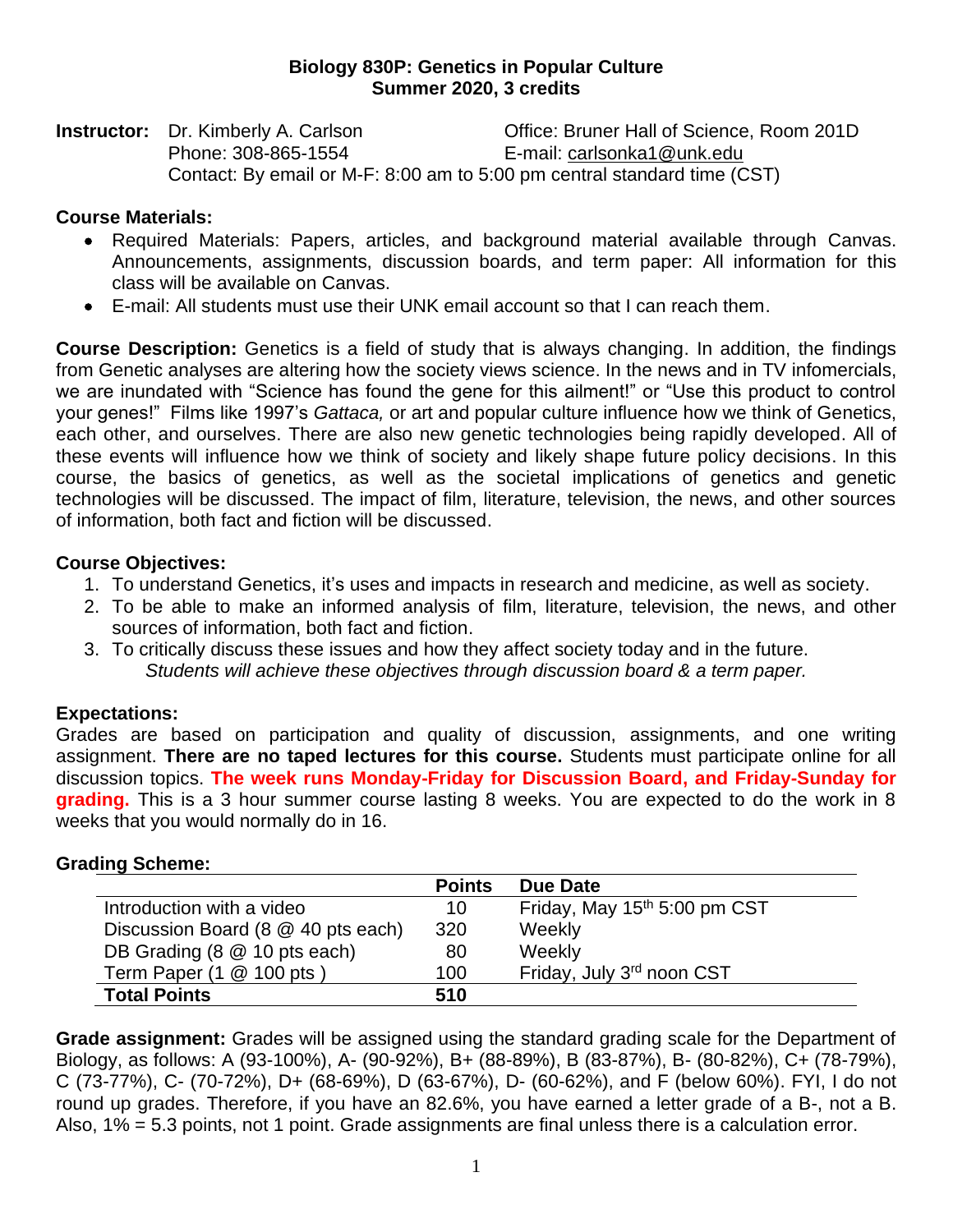**Schedule:** This class is a graduate level class, therefore I assume that all of you have had a Biology course that covered introductory material at some point in your career. The topics are divided into weeks. Each week, I will present an article or item to discuss. This schedule is subject to change.

| <b>Week</b>         | <b>Discussion Boards</b>                                                                                                                                                              | <b>Assignment</b>                                                                  |
|---------------------|---------------------------------------------------------------------------------------------------------------------------------------------------------------------------------------|------------------------------------------------------------------------------------|
| #1<br>$5/11 - 5/15$ | <b>Background of Genetics</b>                                                                                                                                                         | Video introduction due 5/15/20 at 5:00pm CST<br>Grading due 5/17/20 at 10:00pm CST |
| #2<br>$5/18 - 5/22$ | Genetics in the Headlines Part I                                                                                                                                                      | Grading due 5/24/20 at 10:00pm CST                                                 |
| #3<br>$5/25 - 5/29$ | Genetics in Art                                                                                                                                                                       | Grading due 5/31/20 at 10:00pm CST                                                 |
| #4<br>$6/1 - 6/5$   | <b>Genetics in Literature - Fiction</b>                                                                                                                                               | Grading due 6/7/20 at 10:00pm CST                                                  |
| #5<br>$6/8 - 6/12$  | Genetics on TV                                                                                                                                                                        | Grading due 6/14/20 at 10:00pm CST                                                 |
| #6<br>$6/15 - 6/19$ | Genetics in the Movies - We will<br>be discussing GATTACA. Watch<br>before this week.                                                                                                 | Grading due 6/21/20 at 10:00pm CST                                                 |
| #7<br>$6/22 - 6/26$ | <b>Genetics &amp; Society</b>                                                                                                                                                         | Grading due 6/27/20 at 10:00pm CST                                                 |
| #8<br>$6/29 - 7/3$  | Genetics in the Headlines Part II<br><b>FINALS WEEK! Wrap up class</b><br>discussion. Term Paper due on<br>7/3/20 by noon CST. Class will<br>officially end on 7/3/20 at noon<br>CST. | Term Paper due on 7/3/20 by noon CST<br>Grading due 7/3/20 at 3:00pm CST           |

**Discussion Board:** You are posting as part of a **discussion**, not just for points. Each discussion board topic will be scored out of 40 points for a total of 320 points of your final grade. **The Discussion board will open at 10:01 pm CST on the Sunday of the week being discussed and close at 5:00 pm CST on the Friday of that week.** You will be graded not on the number of posts per week, but on the **quality** of posts. At minimum, you must post four times from M-F of the discussion week on two different days to earn a score (i.e., minimum of once on Monday and once on Wednesday). **At least one post per question on Discussion Board** must have a peer-reviewed **science** reference attached to it. **NO WEBSITES, NEWSPAPERS, OR BOOKS ARE ALLOWED.**  This is a good practice in having an **informed** opinion. **DISCLAIMER--**Just because you post four times on two different days with one day having a peer-reviewed reference does **NOT GUARANTEE**  that you will earn all the points for the week! The score for your posts will be based upon critical thinking (a post rich in content and full of insight), connection with issue and real-life situations, uniqueness (new ideas and new connections), depth and detail of posts, respect for classmates, and **discussion with classmates.** This is a discussion-based class with discussion worth most of your total grade (320 of 510 points). In addition, you are earning three hours of credit for this class, which entails more work than a class you take during the Fall or Spring semester. I expect you will constantly be discussing the topic starting early in the week, Tuesday at the latest, all the way through Friday. The more you are engaged in discussion with your classmates, you will earn a better grade. If you wait until Friday and are discussing with yourself or one other person, you get 0 points. As you can tell, I do not want people simply agreeing with each other or posting for points. You should be discussing actively! You should be prepared to discuss the questions!